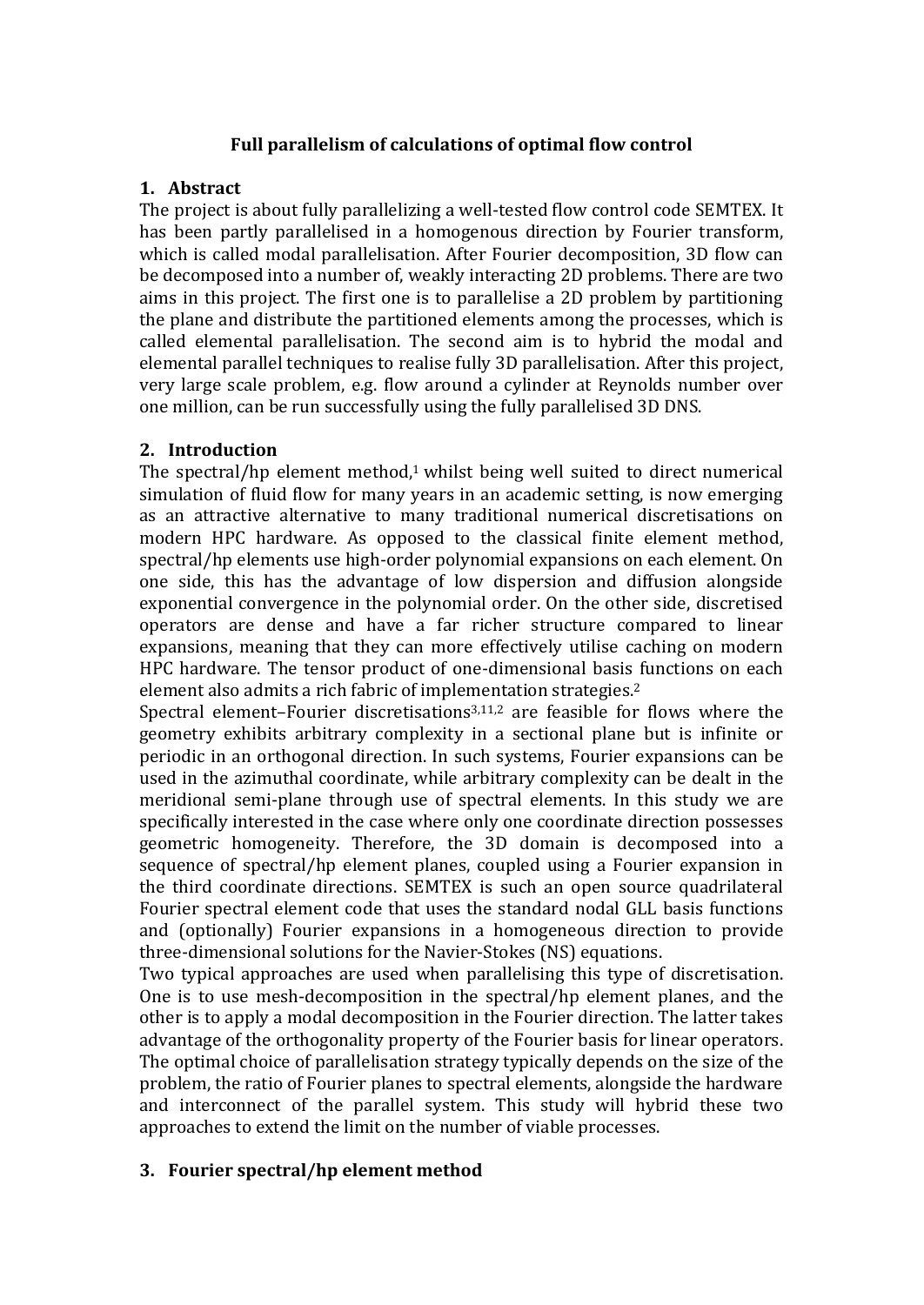Assuming the fluid to be Newtonian and the flow incompressible, the relevant equations of motion for the primitive variables (velocities, pressure), denoted as  $(u, p)$ , are the incompressible Navier-Stokes equations.

$$
\frac{\partial \mathbf{u}}{\partial t} + \mathbf{u} \cdot \nabla \mathbf{u} = -\nabla p + v \nabla^2 \mathbf{u},
$$
  

$$
\nabla \cdot \mathbf{u} = 0.
$$

where *p* is the kinematic pressure, *v* is the kinematic viscosity and  $\boldsymbol{u} = [u, v, w]^T$  is the velocity.

## **3.1 Spatial discretisation**

The SEMTEX code aims at simulating flow that is three-dimensional (3D) but homogeneous in one direction. For example, flow around an infinite turbine blade is 3D but homogeneous in the spanwise direction. Another example is flow in cylindrical coordinate where the physical variables are naturally  $2\pi$ -periodic in azimuthal direction. In both cases, the velocity field can be projected exactly onto a set of two-dimensional complex Fourier modes. For simplicity, we only consider Cartesian coordinate  $(x, y, z)$  in the following, and the *z* direction is assumed to be homogeneous.

The velocity field can be projected onto a set of two dimensional complex Fourier modes

$$
\hat{\boldsymbol{u}}_k(x, y, t) = \frac{1}{2\pi} \int_0^{2\pi} \boldsymbol{u}(x, y, z, t) \exp(-\mathrm{i} kz) \,\mathrm{d}\, z,
$$

where  $k$  is an integer wavenumber. The velocity field can be recovered from these complex modes through Fourier series reconstruction

$$
\boldsymbol{u}(x, y, z, t) = \sum_{k=-\infty}^{\infty} \hat{\boldsymbol{u}}_k(x, y, t) \exp(i k z).
$$

In practice, a finite number of modes are retained in the calculation, and the conjugate-symmetric property of the Fourier transforms of real variables is exploited, so that the negative-*k* modes are not required.1 Note that in cylindrical coordinate, appropriate conditions need to be applied at the axis and can be derived from solvability requirements and kinematic constraints on scalar and velocity fields at the origin.<sup>3</sup>

The two dimensional spectral/hp element planes span the  $x$  and  $y$  coordinate directions. The planes are discretized into quadrilateral elements and standard nodal GLL basis functions are used in each element. Error! Bookmark not defined. The similar approach may be equally applied when using triangular elements. Numerical integration and differential operators are constructed on a standard reference element  $\Omega^{st}$   $\Omega^{st}$  which is mapped to each  $\Omega^{e}_{k}$  using a bijective map,  $\chi^e$ :  $\Omega^{st} \to \Omega^e$ , as  $x = \chi^e(\xi)$ , On each element, the solution u may be approximated as

$$
u^{\delta}(x, y) = \sum_{n=0}^{N} \phi_n(x, y) \hat{u}_n = \sum_{p=0}^{P} \sum_{q=0}^{P} \phi_p(x) \phi_q(y) \hat{u}_{pq}^{e},
$$

where  $\hat{u}^e_{pq}$  are elemental coefficients. These correspond to the tensor-product of nodal expansion bases,  $\phi_p(x)$  and  $\phi_q(y)$ , of order *P* defined as Lagrange polynomials through Gauss-Lobatto-Legendre points.

The connectivity of elements in a plane is represented by an assembly mapping  $A$ which maps the concatenated vector of elemental degrees of freedom to their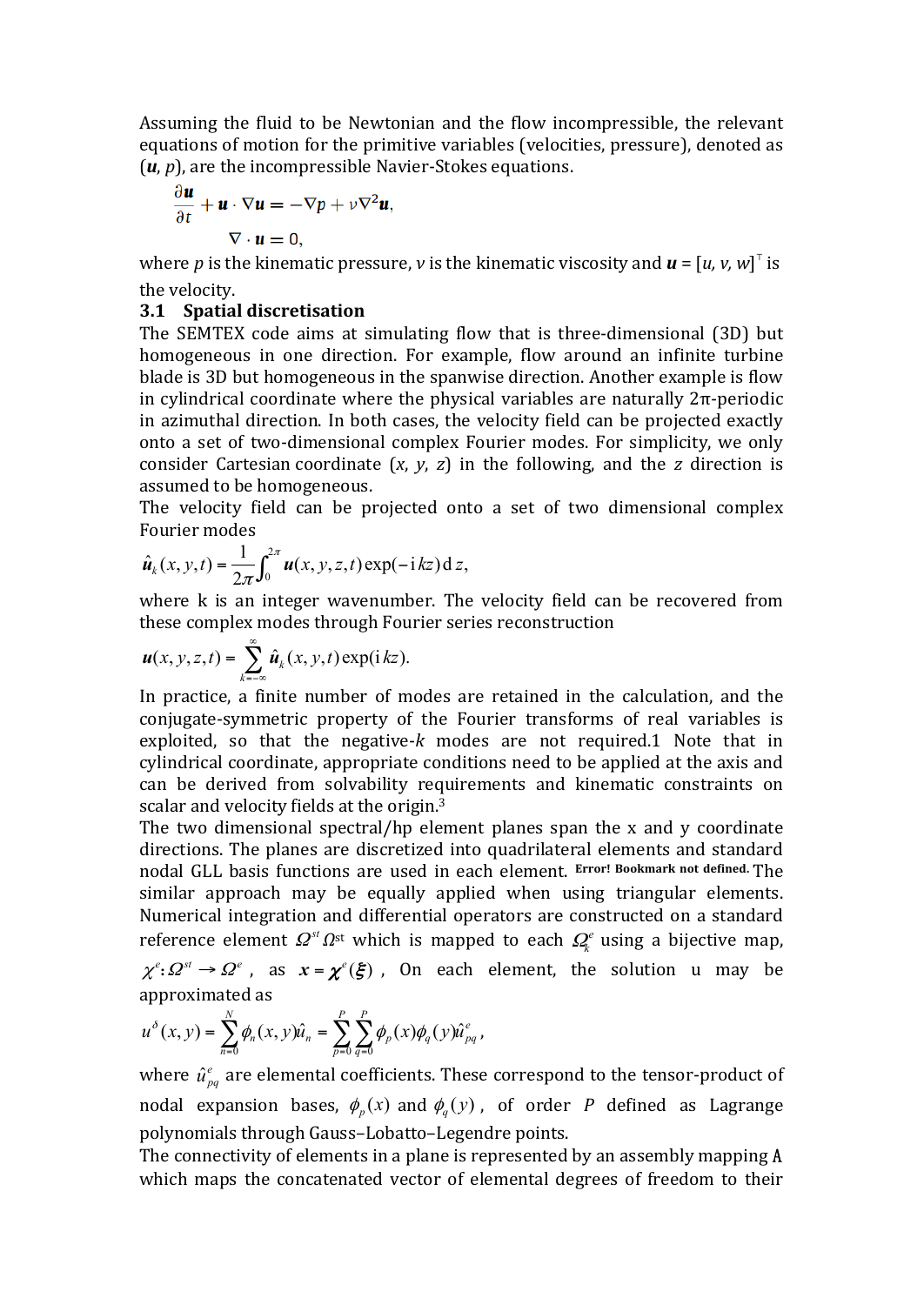global counterparts and enforces a  $C_0$ -continuity constraint. The global degrees of freedom are assembled using the relation  $\hat{\mathbf{u}}^{\text{e}} = \mathbf{A}\hat{\mathbf{u}}^{\text{g}}$ , where **A** is the matrix equivalent of A. This matrix is in general highly sparse and so is in practice not constructed explicitly. Operators in the spectral/hp element method are constructed elementally and applied using the sum-factorisation technique<sup>4</sup> as this has been demonstrated to be more efficient when operating on elements with higher-order bases.<sup>5</sup> The tensor-product nature of the elemental expansion bases allows matrix-vector operations to be decomposed into a sequence of smaller, more computationally efficient matrix-matrix operations, performed in each coordinate direction separately.

Taking *z* direction into consideration, the solution is expressed using a Fourier basis of  $N_z/2$  complex modes,  $\phi_k(z) = e^{izk}$ , to give an expansion of the threedimensional solution on an element as

$$
u^{\delta}(x, y, z) = \sum_{n} \phi_n(x, y, z) \hat{u}_n = \sum_{p \neq k} \phi_{pq}(x, y) \phi_k(z) \hat{u}_{pqk}.
$$

,

#### **3.2 Temporal discretisation**

In the temporal discretization of the gonverning equations, a velocity-correction projection scheme is used, based on backwards differencing in time.<sup>6</sup> The value of a term at a new time level  $(n + 1)$  is explicitly extrapolated from previous steps through polynomial approximation

$$
(1)^{(n+1)} = \sum_{q=0}^{J-1} \beta_q (1)^{(n-q)} + O(\Delta t)^J
$$

while the value of derivatives at a new time level is implicitly approximated as

$$
\partial_t (0^{(n+1)} = \frac{1}{\Delta t} \sum_{q=0}^J \alpha_q (0^{(n-q+1)} + O(\Delta t)^{J+1}),
$$

where  $J$  is the integration order. In practice, at the beginning of the simulation, when  $n < J$ , n is used as the integration order. The discrete weights  $\alpha_q$ ,  $\beta_q$  for order up to  *are given in literature.6* 

The time-step for the velocity-correction scheme commences with solution of a pressure Poisson equation following a velocity update and then the velocity is further updated using the pressure gradient. This process is formulated as

$$
r\mathbf{u}^* = -\sum_{q=1}^J \alpha_q r \mathbf{u}^{(n-q)} - \Delta t \sum_{q=0}^{J-1} \beta_q r N(\mathbf{u}^{(n-q)}),
$$
  
\n
$$
r\nabla^2 p^{(n+1)} = \frac{1}{\Delta t} r \nabla \cdot \mathbf{u}^*,
$$
  
\n
$$
r\mathbf{u}^{**} = r\mathbf{u}^* - r \nabla p^{(n+1)} \Delta t,
$$
  
\n
$$
r\partial_n p^{(n+1)} = -r\mathbf{n} \cdot \sum_{q=0}^{J-1} \beta_q (N(\mathbf{u}^{(n-q)}) + \frac{1}{Re} \nabla \times \nabla \times \mathbf{u}^{(n-q)} + \partial_i \mathbf{u}^{(n-q)}),
$$
  
\nwith

with

which is used to estimate a Neumann pressure boundary condition on boundaries where the velocity boundary conditions are of Dirichlet type. The time-step is completed by applying a viscous correction through the solution of a Helmholtz equation (actually, a set of scalar Helmholtz equations) for  $\mathbf{u}^{(n+1)}$ together with appropriate velocity boundary conditions at time  $(n + 1)$ ∆t as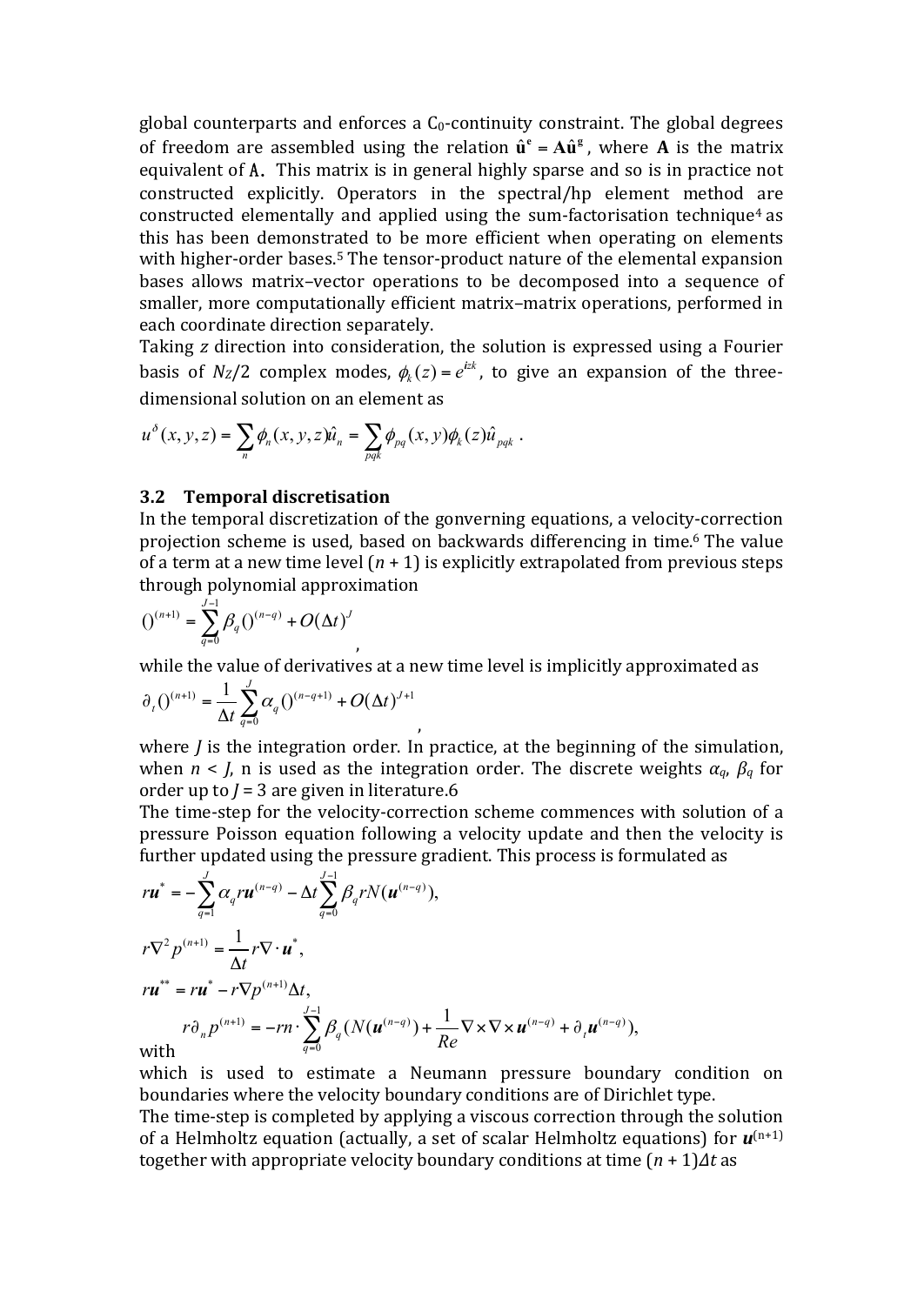$$
r\nabla^2 \boldsymbol{u}^{(n+1)} - \frac{r\alpha_0 Re}{\Delta t} \boldsymbol{u}^{(n+1)} = -\frac{r\boldsymbol{u}^* Re}{\Delta t}.
$$

#### **3.3 Parallelisation**

There are two approaches for parallel computing, one is parallel decomposition of the Fourier modes (modal parallelisation) and the other is parallel decomposition of the spectral/hp element planes (elemental parallelisation). Prior to this project, SEMTEX only enables modal parallelisation which limit parallel efficiency and scaling. The primary objective of this project is to implement elemental parallelisation and then hybrid those two approaches, i.e. combine both techniques.<sup>7</sup>

For modal parallelisation, the  $N_Z$  planes corresponding to  $N_Z/2$  complex Fourier modes, are distributed equally among the  $N_Z/2$  processes. As can be found above, after time discretization, a Helmholtz problem needs to be solved for each velocity component and the pressure at every time step. Each discrete Helmholtz problem, when discretized within a Galerkin formulation, results in a matrix problem which can be solved either directly or iteratively. Such elliptic solves are decoupled in the Fourier-transformed space and can be performed independently. The non-linear advection term is more efficiently computed in phsical space. The inverse and forward Fourier transforms, used before and after the advection calculation respectively, need to be performed and the data to be transformed must reside on the same process. In practice, this requires a transposition of the data using an MPI all-to-all operation. To support efficient differentiation in the z-coordinate direction, we additionally impose the constraint that both the real and imaginary components of each complex Fourier mode reside on the same process, since, in the Fourier space, derivatives are calculated through the multiplication  $\hat{u}_k = a - i k \hat{u}_k$ . This restricts the maximum number of useable processes to  $N_Z/2$ .

In contrast, elemental parallelism partion each plane into  $N_{el}$  parts and distribute them among the processes. The partitioning of the 2D plane is implemented using the METIS library<sup>8</sup> and an identical partitioning and distribution amongst processes is used for each plane in the domain. The natural limit on the number of useable processes is therefore  $N_{el}$ . The nodal-graph of the mesh is partitioned among the *R* processes to equally distribute the number of degrees of freedom, whilst minimising the edge-cut, and therefore the inter-process communication. Elliptic solves are performed iteratively, with communication being required to exchange boundary information between adjacent elements residing on different processes at each iteration. This data exchange is implemented using the gatherscatter algorithm from Nek5000<sup>9</sup> which uses a global numbering of the DOFs in the plane to efficiently summate process-local contributions and distribute the result back to the participating processes.

Hybrid parallelisation combines both modal and elemental approaches by organising the available processes in a Cartesian grid,<sup>10</sup> see in Fig. 1. In this arrangement, the world communicator is split into a series of row communicators which support elemental parallelisation, while column communicators enable modal parallelisation. Each process belongs to precisely one row communicator and one column communicator and nominally operates on a fixed subset of elements in a fixed subset of planes. As in modal parallelism,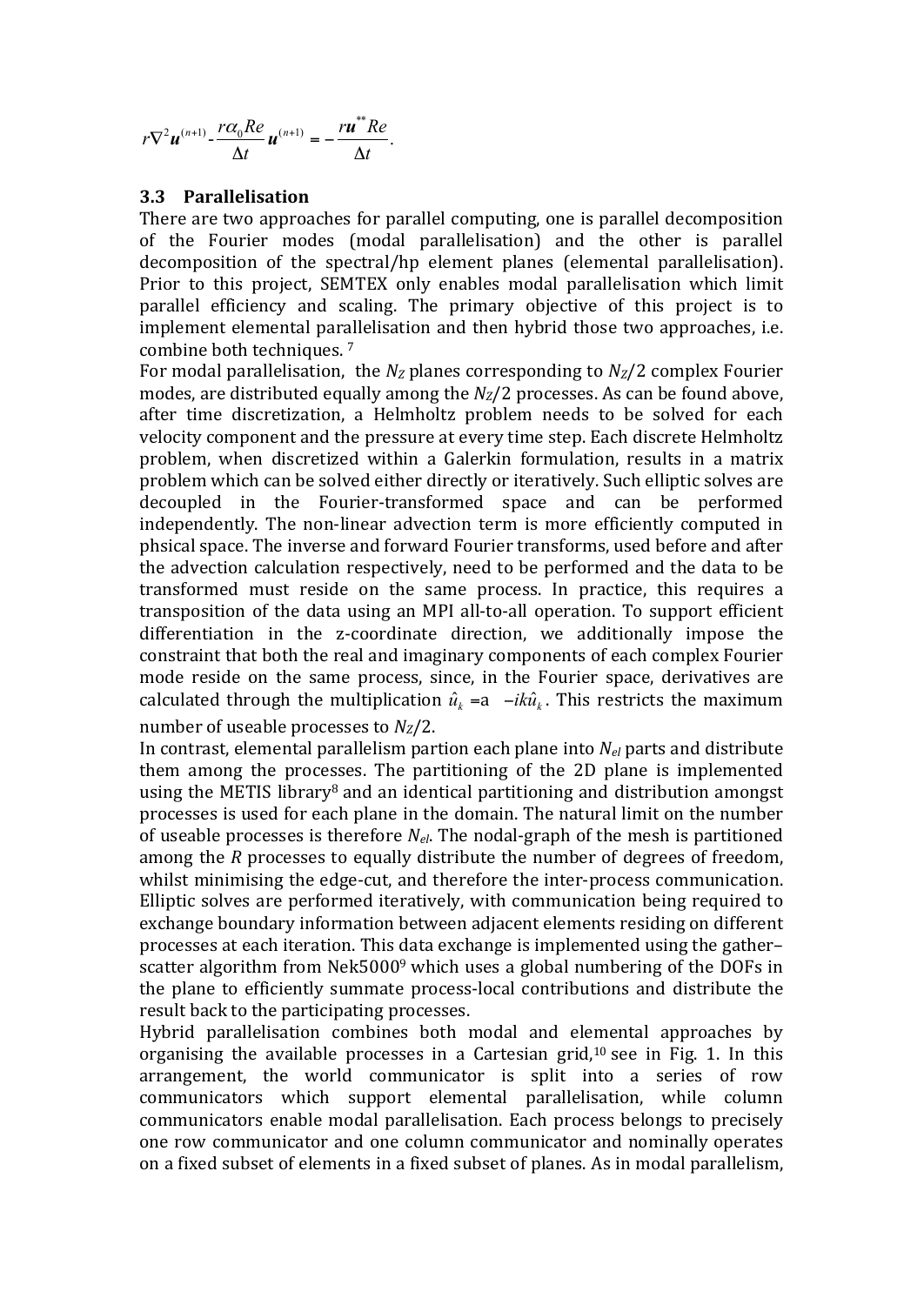elliptic solves are performed in Fourier-transformed space, but due to the elemental parallelism the iterative conjugate gradient solver must be used. The limit on the number of viable processes is now increased substantially to  $N_{el} \times$  $N_Z/2$ . The hybrid parallelisation has been implemented in Nektar <sup>11</sup> and Nektar $++^7$  for Cartesian coordinates, whereas the difference in here is that SEMTEX supports both cylindrical and Cartesian coordinates.



Figure 1. A simple model illustrate MPI Cartesian communicator for a hybrid parallelisation of a Fourier spectral/hp element discretisation using 4 elements per plane and 4 planes, on 16 MPI processes. Row communicators handle the communication between mesh partitions for elemental parallelisation while column communicators handle communication between planes for modal parallelisation. Figure from Ref. 7.

# **4. Results**

Table 1 Speedup tested on ARCHER:

| <b>Cores</b> | Wall-clock time (s)<br>per step | <b>Time*Cores</b><br>(seconds) | <b>Efficiency</b> |
|--------------|---------------------------------|--------------------------------|-------------------|
| 24           | 5.24                            | 125.8                          |                   |
| 48           | 2.75                            | 132                            | 0.95              |
| 96           | 1.63                            | 156.5                          | 0.81              |
| 192          |                                 | 211                            |                   |

The parallel efficiency has been tested on archer. Our test case is flow past a circular cylinder. The 2d plane is divided into 8577 elements and the tensor product polynomial order np=6 is used. The speedup can be found in Table 1. It can be seen that the parallel efficiency decreases with increaing core number. The efficiency is low when using 192 cores, which may be due to the large cost of communication.

# **5. Conclusion**